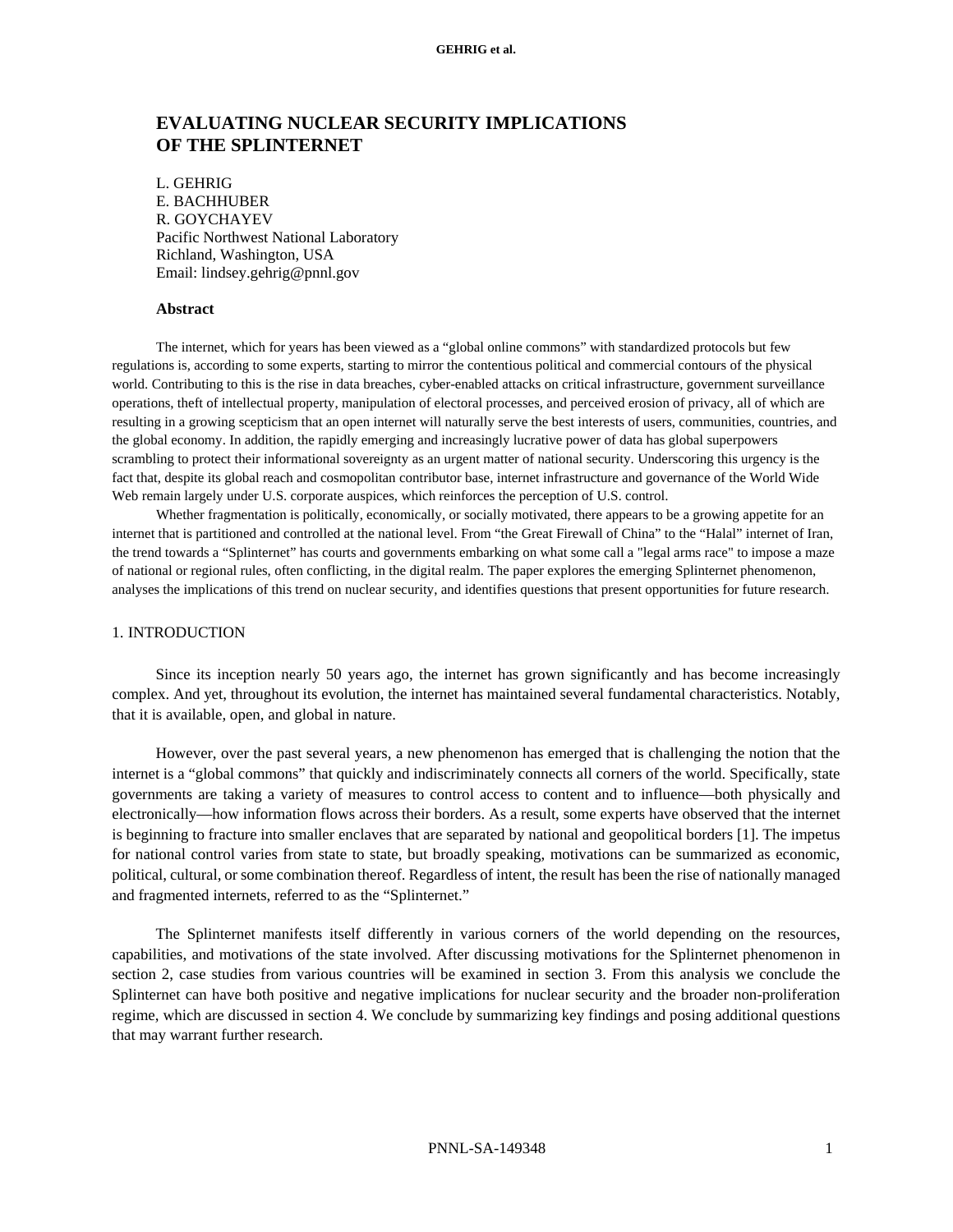#### **IAEA-CN-278/551**

#### 2. RISE OF THE SPLINTERNET

In the late 1960s, the Advanced Research Projects Agency within the U.S. Department of Defence initiated a research program to connect entities working on military technologies through a new computer-based communication network. This program, known as ARPANET, linked government agencies, government contractors, and universities and was the precursor to the internet [2].

As we know, the internet has grown significantly and become increasingly complex. Originally used by just a handful of academic researchers in the United States, it is now global in scale and connects nearly half of the world's population. According to one United Nations study, 3.5 billion people were using the Internet by the end of 2016, up from 3.2 billion from the previous year [3]. This connectivity is made possible through a global system of interconnected networks that are underpinned by physical hardware and administered by standardized protocols or a set of rules governing the format of data sent over the internet or other network.

For much of the world's population, the internet is now ubiquitous and deeply entwined in nearly all aspects of daily life. The public and private sectors are inextricably linked as the internet affects economic, technical, regulatory, political, and social interests. As one expert observes, "in less than two decades, the internet has evolved from an opt-in service, where citizens and governments were able to choose whether or not to participate in the internet society, to a compelled infrastructure that requires participation in order to reap its benefits and deliver essential services to citizens" [4]. This evolution has, in turn, changed public opinion regarding what citizens should have the right and privilege to access online. As corporations, citizens, governments, and non-state actors look for ways to advance their respective interests through the same platform, it becomes clear that they often have conflicting ideas about if and how the internet should be used and regulated.

Further complicating matters is the shifting perception over who has control and governance of the internet and its underlying infrastructure. Since the internet was created in the United States, and many U.S. companies (e.g., Google, Amazon, Microsoft, eBay, Apple, Facebook, Twitter, and Netflix) dominate the Information Communications Technology (ICT) marketplace, many states feel there has been a disproportionate accumulation of wealth and corporate influence in the West [4]. There is also growing concern about U.S. companies collecting and potentially exploiting consumer information. Many of the aforementioned companies provide low-cost services, such as file storage and photo sharing. By using their services, users consent to the compilation of sensitive personal data, including photos, search history, and purchasing decisions. This information is used to create behavioural prediction models and targeted advertising for commercial gain. This practice has been described by some as "surveillance capitalism" and has allowed these technology pioneers to create effective monopolies over social media, news, email, and other services [1]. The centralization of user data and its exploitation for commercial gain has prompted some countries to pursue "information sovereignty" through various state-led efforts.

Information sovereignty is not the only form of sovereignty complicated by the ubiquity of the internet. There are indeed implications beyond political control and economic growth since military operations, weapons systems, and critical infrastructure protection also depend on having an internet connection that is accessible, secure, resilient, and stable. As a result, market control of ICT commodities and services, including those used within the military industrial complex, as well as the ability to influence the debate over internet governance has become increasingly intertwined with our traditional understandings of national security and stability.

Another prevailing theme is trust, or lack thereof, in the internet-enabled activities of corporations and governments. Public trust sharply declined in June 2013 when intelligence contractor Edward Snowden leaked classified documents from the U.S. National Security Agency. In doing so he revealed the existence of a complex global telecommunications surveillance system [1] and the widespread practice of government-led data harvesting, storage, and analysis of all foreign internet traffic crossing U.S. borders, which enabled full access to user data [5].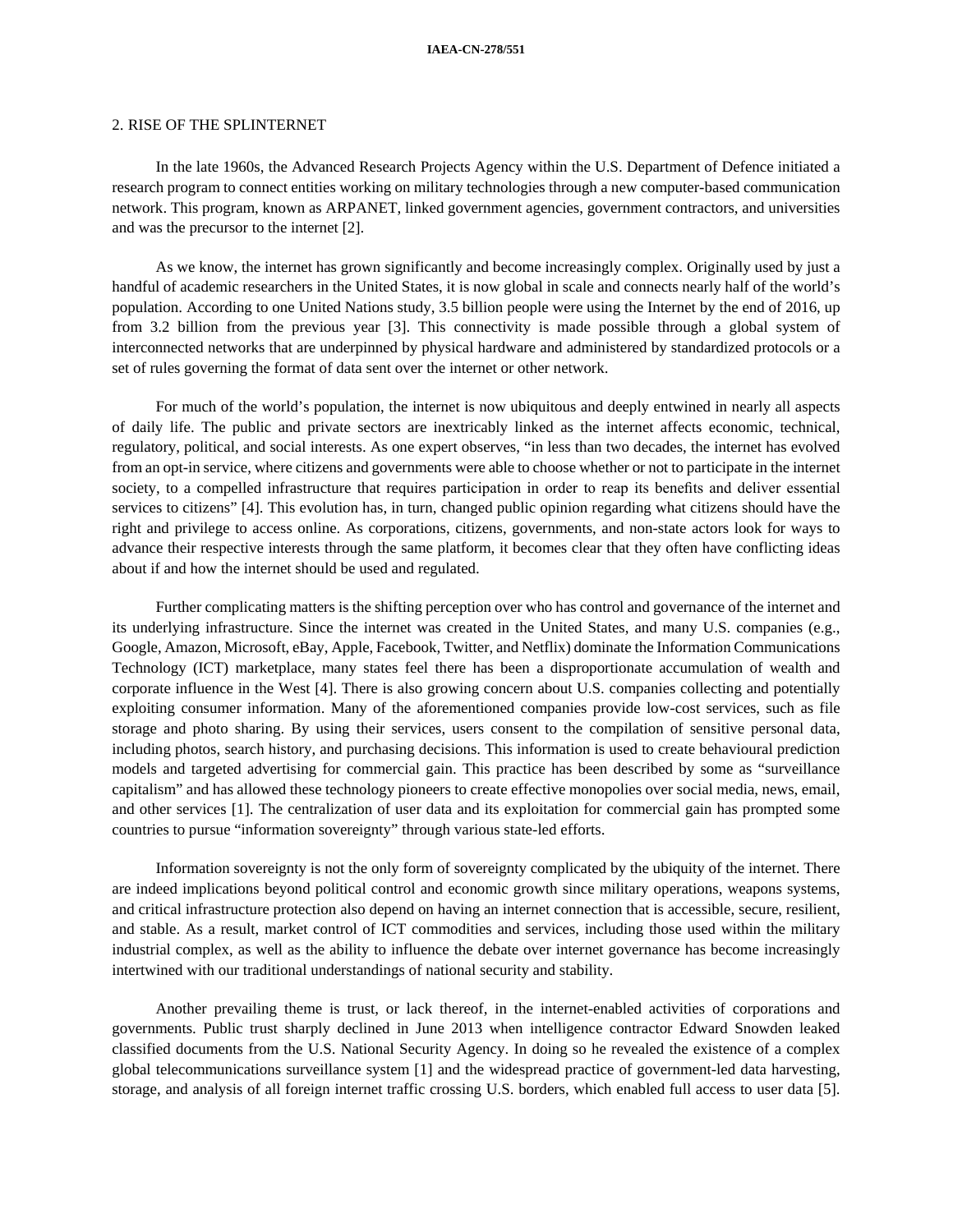These data were accessible to the U.S. government because a large part of the infrastructure was made or maintained by U.S. companies and most of the infrastructure was physically located in the United States.

This interconnected collection of interests and insecurities and the desire for control is inherently multilateral, multi-stakeholder, and multicultural. In order to prepare for, understand, and influence the impacts of the internet in their favour, states have responded in a variety of ways. The result has been the rise of the Splinternet.

# 3. WHERE IS THE SPLINTERNET HAPPENING?

The Splinternet phenomenon, where states are taking steps to control the internet—both physically and electronically—at the national level manifests itself differently in various corners of the world depending on the resources, capabilities, and motivations of the state involved. Consequently, no two examples are identical, so it is important to think about the Splinternet on a spectrum. For example, on one end we see states choosing to indigenously develop physical infrastructure and a separate but parallel architecture to support their own internet. This includes efforts to locally develop and manufacture hardware such as severs and laying separate fibre optic cables (in some cases oceanic data cables) to get around U.S. surveillance and completely firewall themselves from the rest of the world. The goal with this approach is to increase national security by mitigating threats from external networks, increase confidentiality, and improve privacy. On the other end of the spectrum, rather than building a new physical infrastructure, some states are implementing technical measures to control internet use and services by blocking access to foreign websites or requesting that U.S. companies allow them to store their citizens' data in their own country (i.e. Russian Facebook data is stored on Facebook servers located in Russia). Still further on the spectrum, some states are taking legislative or regulatory actions to achieve the same control. One of the main goals with these approaches is to preserve domestic cultural values and political control by insulating their populace from content that is perceived to be detrimental to social stability.

Below are notable examples of efforts from China, Iran, Russia, the European Union, and the United States to increase national control over the internet or implement measures to become more insulated from the World Wide Web. This list is not exhaustive but does illustrate the notion that the Splinternet exists on a spectrum and that this phenomenon is appearing in states from West to East with all manners of governance.

### **3.1. China: Firewall Splinternet**

China maintains a domestic internet that is controlled by the Chinese Communist Party. China's internet is not completely separated from the rest of the world but access to and from it is highly controlled through a "Great Firewall," which was established in 1999 to control the spread of information undesirable to the Chinese government. The Great Firewall was established relatively early in the evolution of the internet, which enabled it to maintain control of its domestic architecture as communication infrastructure grew globally. Maintaining control of its domestic internet is also possible because all service providers in China are licensed and controlled by the state. In addition, there are only a handful of fibre optic cable companies that control access points to the internet backbone, all of whom are fully compliant with Chinese state requirements.

China has also successfully enforced regulations that limit the ability of U.S. web service companies to operate within its borders. China's internet is one without Twitter, Instagram, Pinterest, and YouTube. Large U.S. social media companies like Facebook are banned and Google shut down its search engine in China in 2010 after refusing to comply with state-mandated censorship laws. These restrictions have allowed China to develop a large domestic web service industry and, as a result, the overwhelming majority of the Chinese population uses Chinese-controlled services such as search engines and e-commerce sites.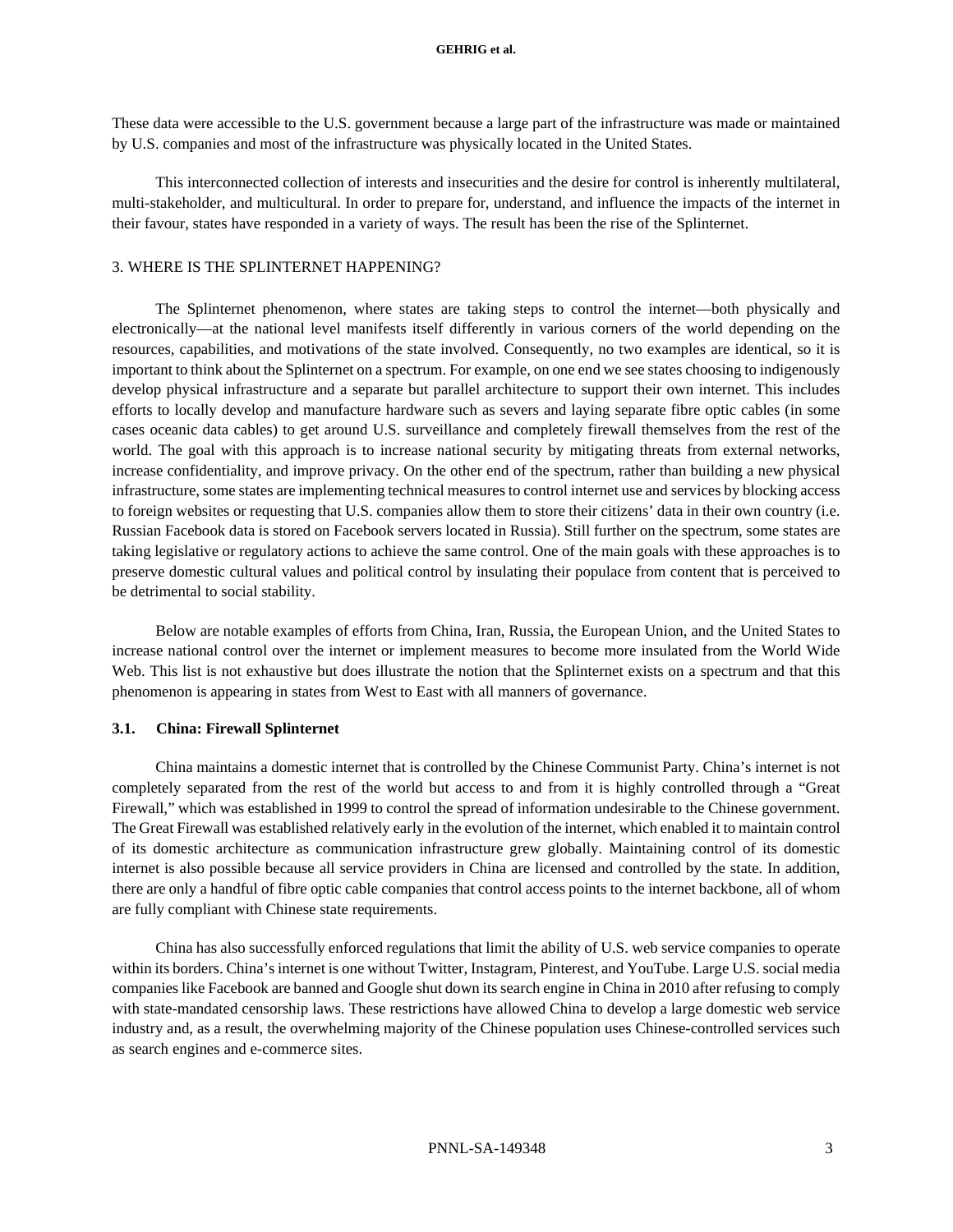## **3.2. Iran: A Splinternet of Indigenously Developed Infrastructure**

Since 2012, Iran has been working to build its own national internet that is entirely separate and distinct from the global internet. The Splinternet in Iran is often unofficially referred to as the "halal" internet but formally known as the Iran National Information Network (ININ). In May 2019, Iranian state media cited government officials as saying the ININ system was 80% complete [6]. Unlike China, ININ does not just use a great firewall to block undesirable sites but has independent infrastructure to support the network, including fibre optic cables, servers, and data centres. ININ is a locally controlled version of the internet that prevents outside material and services deemed undesirable from getting into the closed system. Overall, ININ is intended to promote Islamic content while restricting what the public can see and allowing access only to what Iranian authorities view as moral. Iran has been able to create the ININ network because a state-owned firm manages all of Iran's telecommunications and supporting infrastructure. This single point of control has enabled Iranian authorities to block certain internet services, such as Facebook, and slow down access when it is determined to be in the national interest to do so. In addition to controlling the flow of information, ININ has other reported benefits. According to Iranian authorities, the domestic economy has been boosted by efforts to build and fortify an Iranian cyber industry since the only applications and software permitted on ININ are those created in Iran [7].

# **3.3. Russia: Technical and Regulatory Approaches to Splinternet**

Unlike Iran, Russia has not created its own independent internet and supporting infrastructure but has taken a number of steps to limit access within its borders and has essentially outlawed online anonymity and private communications. In 2012, the Russian government began restricting web users from accessing certain websites and developed a comprehensive list of banned Uniform Resource Locators (or URLs), which are unique identifiers to locate a resource on the Internet. In July 2017, Russia banned the use of internet proxy services, including virtual private networks (VPNs), which could be used to circumvent state-sponsored initiatives to control access to content. In 2019, Russia passed legislation to create its own government-controlled alternative Domain Name System (DNS). Specifically, the law requires internet service providers to disconnect from any foreign servers and rely on Russia's DNS instead, which is controlled by the Russian internet and media regulator Roscomnadzor. The bill is scheduled to go into force on November 1, 2019 and mandates that Russian internet providers encourage independence in the case of foreign aggression.

If successfully implemented, this bill would provide central control of all internet traffic and remove the need for data to be sent to and received from overseas servers. In addition to passing legislation, Russia has taken other actions to restrict the flow of information, including collaboration with the Chinese government to obtain information about internet filtering practices used in China's Great Firewall. When thinking about the spectrum of ways to exert national influence, Russia has used a combination of legislative actions and filtering technologies to implement its version of the Splinternet.

### **3.4. European Union: Proposed Regional Splinternet and Legislatively Driven Control**

In February 2014, German Chancellor Angela Merkel called for a closed, European-wide computing network and for national data to be stored on local servers. At that time, she said "We'll talk to France about how we can maintain a high level of data protection…(and) about European providers that offer security for our citizens, so that one shouldn't have to send e-mails and other information across the Atlantic" [5]. Merkel's statement suggests she was advocating for the European Union (EU) to have its own regional internet tied to the political bloc that would be controlled separately from the World Wide Web. To date, a European-wide internet has not materialized, but this is indicative of the trend to increase national, or in this case, regional control over the internet and its underlying infrastructure.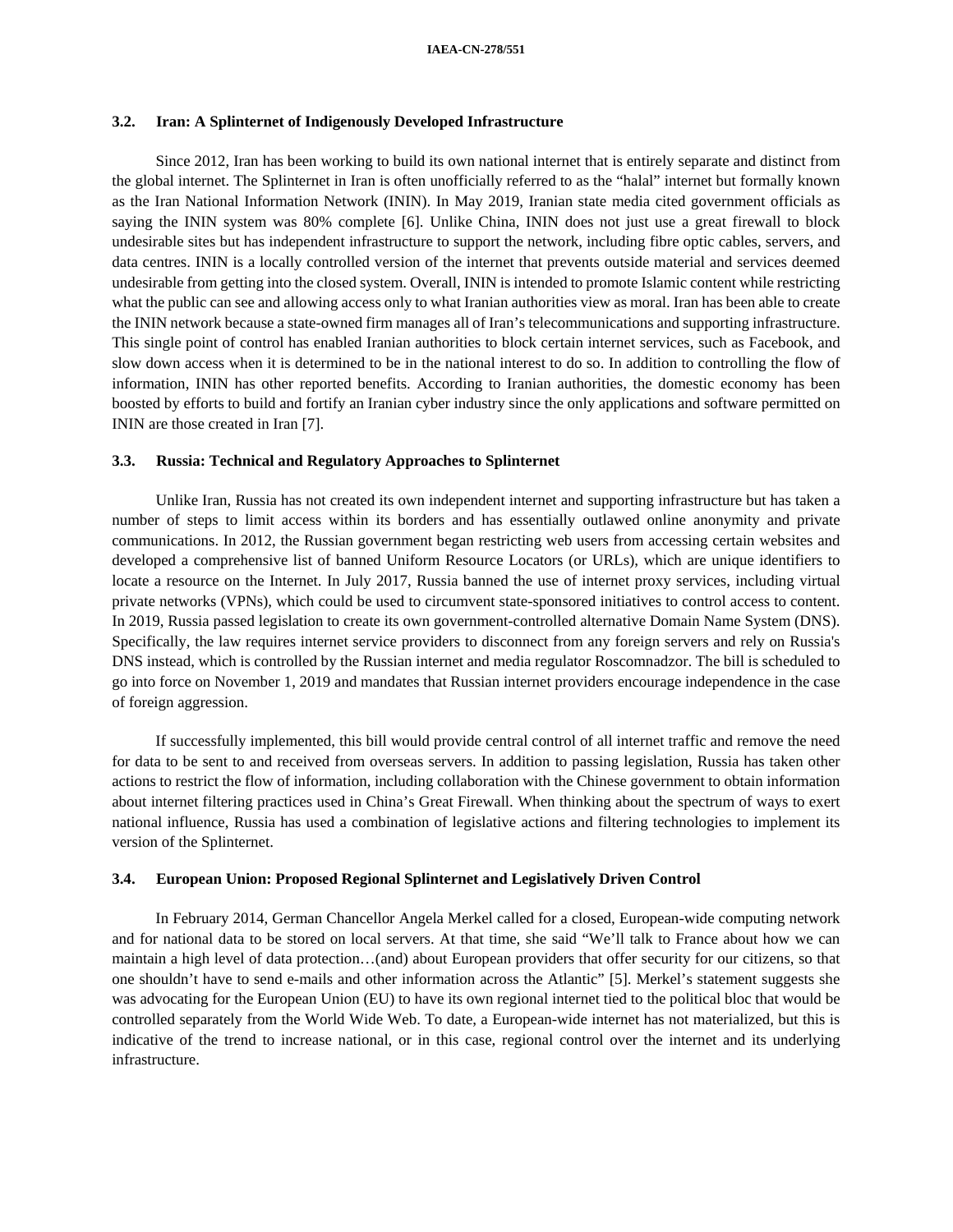# **GEHRIG et al.**

In addition, the EU passed the General Data Privacy Regulation (GDPR) in 2018, which forces companies doing business with EU-based entities to request permission before collecting their data or face severe financial penalties. Not every company was able to comply with the EU law (at least in the short term), so some companies have resorted to geo-blocking EU customers (i.e. blocking content based on users Internet Protocol address) from their services to avoid fines. This is significant for two reasons: first, smaller companies are at a potential disadvantage as they grapple to comply with the new regulation and potentially lose customers from a large pool of consumers; second, EU residents can, as a result of geo-blocking, potentially lose access to the content and services provided by smaller companies who are working to comply with the new EU requirements. Uneven content accessibility and varying degrees of national regulation contribute to the Splinternet phenomenon, even if temporarily. Furthermore, large ICT companies have been hit by large fines as some have been slow to implement GDPR requirements. For instance, in January 2019, the French data protection authority announced that it had fined Google about \$57 million for not properly disclosing to users how data was collected through its search engine, Google Maps, and YouTube [8]. The EU's enactment of GDPR is significant. While it has established policies to protect the data privacy of European citizens, it may impede the flow of international commerce and introduce a degree of variability to the online user experience that has not been seen before.

On the whole, the EU's legislative actions to establish privacy protections illustrate how states are attempting to control certain aspects of the internet. Specifically, the EU legislative and regulatory measures are indicative of the fact that citizens and the governments who represent them have lost trust in the ability of large corporations to protect their personal and financial data. They are also attempting to regain control from Western ICT firms that engage in targeted advertising and that may commercially exploit European user data. The EU's actions are focused on data privacy regulations to limit U.S. control and hegemony of the internet and are at the opposite side of the Splinternet spectrum from Iran, for example, which controls the internet through both regulations and physical development of its national infrastructure.

# **3.5. United States: A Regulatory Driven Splinternet**

Unlike the EU, the United States has not publicly discussed plans to fragment the internet but has taken regulatory steps to limit access and content. One example of this occurred in 2018 when the U.S. Federal Communications Commission (FCC) voted to repeal consumer protections for net neutrality, which is a principle that all internet traffic should be treated equally. The 2018 ruling reversed the FCC's net neutrality order in 2015 that prevented internet service providers from blocking, slowing down, or speeding up access to online content in the United States.

With the repeal of net neutrality, U.S. service providers can now theoretically throttle or block competing content from being transmitted throughout the United States as well as content coming from other countries that is traveling via U.S. infrastructure. The impact is uneven content accessibility for customers, both domestically and internationally.

Some believe the FCC ruling may be the catalyst for a future U.S. Splinternet [9]. The FCC's rulings to limit the internet through regulation are at the opposite side of the Splinternet spectrum from Iran, for example, which has taken both steps to implement regulations and build its infrastructure backbone in support of its Splinternet.

#### **3.6. Internet Freedom and Broader Internet Censorship**

The issue of content accessibility is pervasive globally as many countries censor content on the internet for different reasons. For example, North Korea blocks all outside traffic online and its internet consists of roughly two dozen websites [10]. South Korea, on the other hand, blocks almost one thousand websites within its borders due to what it views as culturally offensive content [11]. Other countries such as Burma, Saudi Arabia, Syria, Egypt, and Vietnam restrict political speech through censorship and monitoring practices. According to a 2018 report by Freedom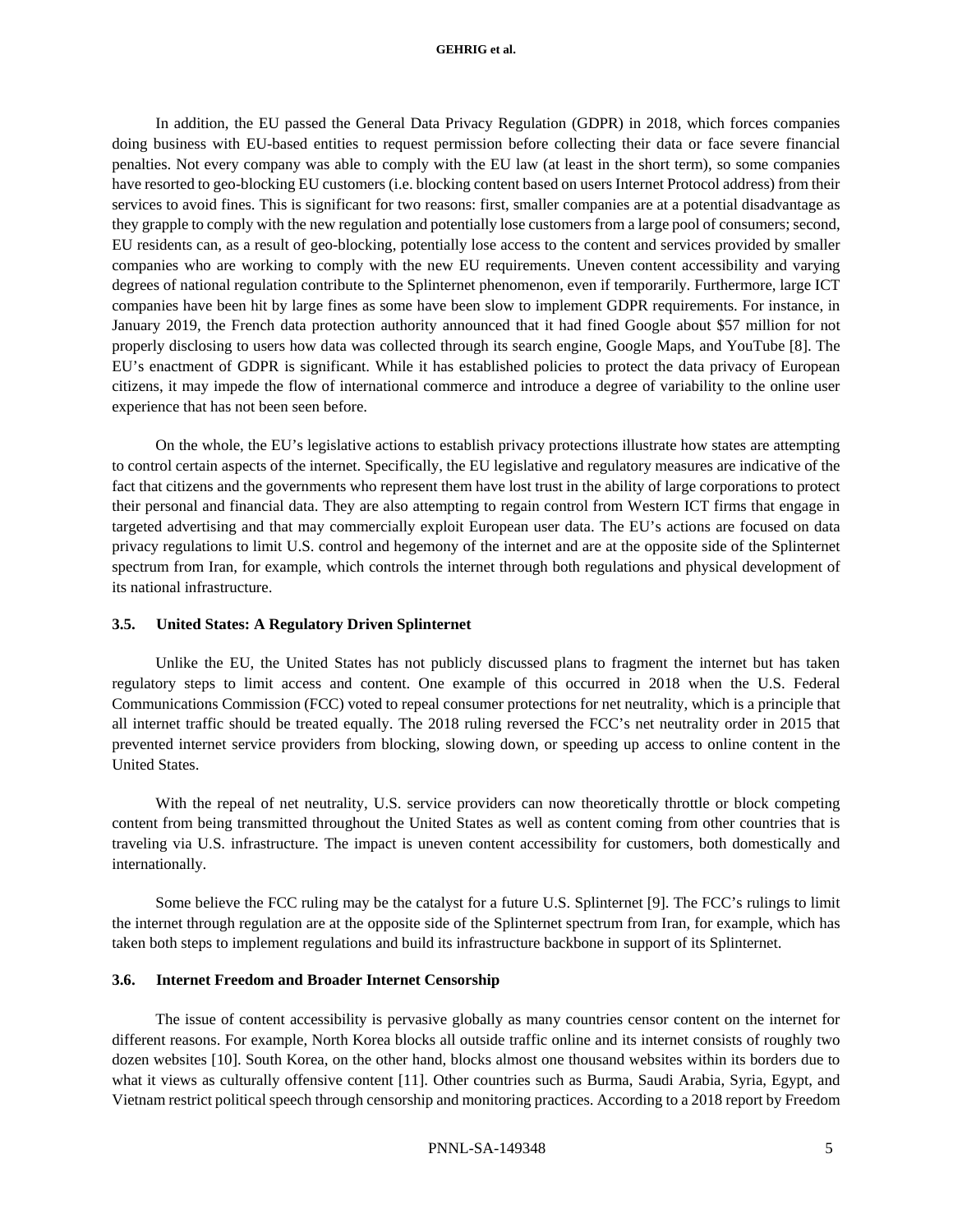House, a research organization that is partially funded by the U.S. government, states are exerting increased control over internet traffic within their borders to insulate themselves from the outside and as a result, "freedom of the Internet" has declined for eight consecutive years" [12]. The point here is not to make a value judgement on censorship, but to point out that the type and amount of information available online is compelling states to gain or regain control of what is viewed online.

Overall, the growing Splinternet phenomenon is the result of concerns about the impact of the global internet on diverse economic and political institutions, cultural values, and the desire to defend cyber borders from actors and ideas that present a threat to national security and power. The Splinternet phenomenon gains momentum from structural changes, technical measures, and regulatory actions that are instituted at the national or regional level.

# 4. IMPLICATIONS FOR NUCLEAR SECURITY AND NONPROLIFERATION

The impact of the Splinternet on nuclear security has not been extensively examined. However, based on current observable trends and what is known about the integration of digital systems into nuclear facilities, it is plausible that a fractured, nationalized internet infrastructure and associated communication protocols will yield both positive and negative outcomes.

According to the International Atomic Energy Agency (IAEA), "The pervasive presence and use of computerbased systems associated with a nuclear facility, throughout the facility's lifetime, makes it likely that computer-based systems will be used to perform or support the majority of key tasks and activities related to facility functions" [13]. Computers, computing systems, physical protection systems, instrumentation and control systems, and other digital components play an increasingly important role in the management of sensitive information, nuclear safety, nuclear security, and material accountancy and control at nuclear facilities [14]. While the incorporation of computer-based systems has enhanced system performance and improved efficiencies, it has also changed the number and nature of risks to the facilities themselves. These risks are, at least in part, determined by how computer-based systems send and receive information. Herein lies the potential for the Splinternet to be viewed as a positive phenomenon for nuclear security.

### **4.1. Splinternet Would be Good for Nuclear Security**

If the computer security of nuclear facilities is the only variable being evaluated for positive or negative Splinternet implications (as opposed to social and economic implications), it stands to reason that a nuclear facility within the territory of a country whose national internet is physically separated from the open web would be more secure against a certain range of threats, since separation makes it significantly more difficult for a foreign country to launch a cyber-attack without physical access. We recognize that the physical separation of infrastructure is only one of several examples along the spectrum of Splinternets, but it is the most extreme and thus worthy of exploration should the phenomenon continue to grow in scope and intensity.

The notion of keeping critical facilities physically separated from the open internet was emphasized in a 2017 study by the U.S. President's National Infrastructure Advisory Council (NIAC) [15]. The U.S. National Security Council asked the NIAC to examine how U.S. federal authorities and capabilities can best be applied to support cybersecurity of high-risk assets, particularly in the electric and financial sectors. The first recommendation from the NIAC report was to establish a separate, secure communications network specifically designated for the most critical cyber networks. The NIAC encouraged the National Security Council to undertake a pilot project that would create a dedicated communication network for critical infrastructure sectors to demonstrate the ability for pilot organizations to operate critical control systems in isolation from public networks, making them more difficult to access and thus less vulnerable to cyber-attacks.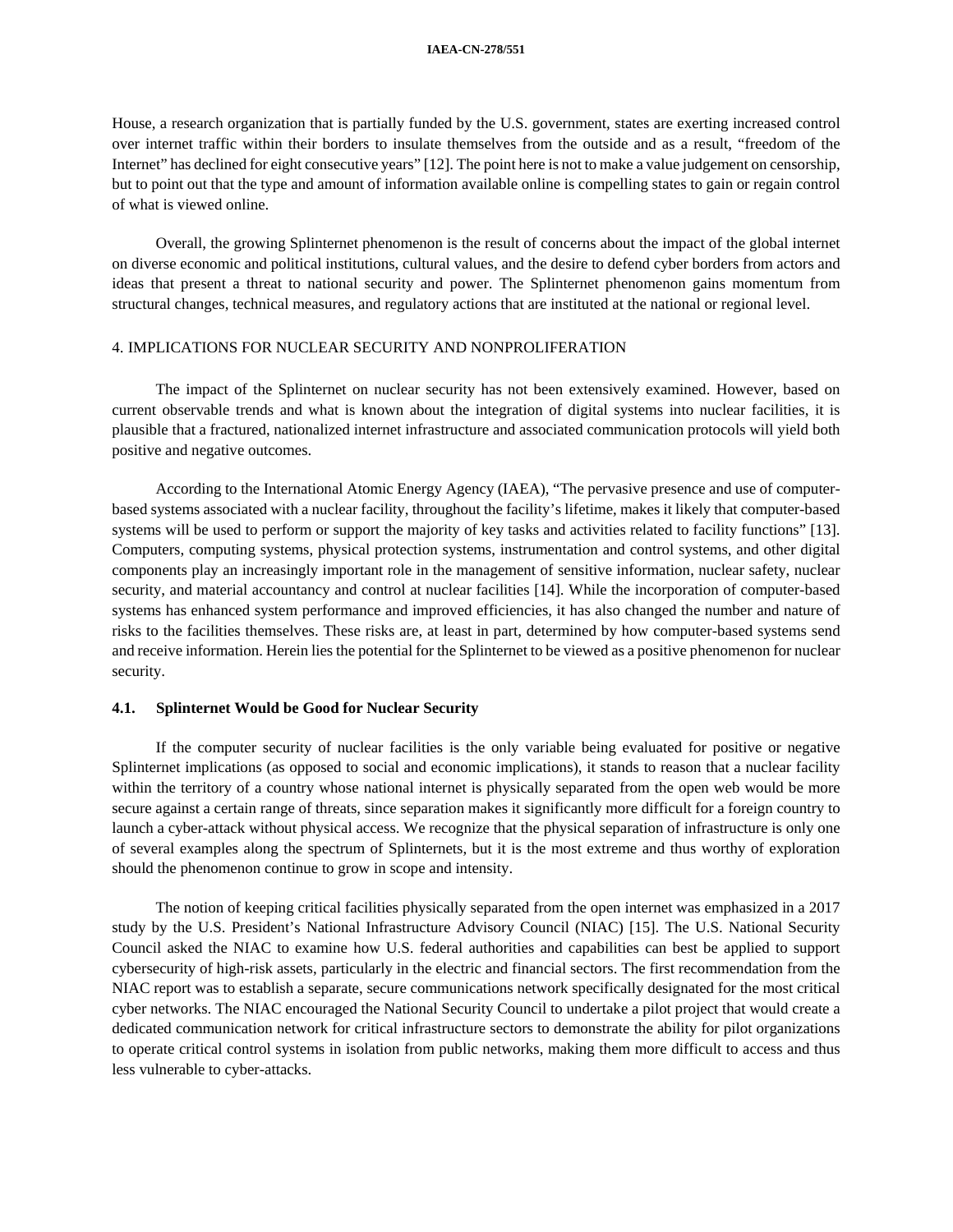# **GEHRIG et al.**

Short of building an entirely separate communication network, facilities may choose to adopt other measures such as analogue technology or manual controls in order to increase their security posture. In the United States, this notion is not far-fetched. In June 2019, the U.S. Senate passed the Securing Energy Infrastructure Act, which is aimed at removing vulnerabilities that could allow hackers to access the energy grid through holes in digital software systems [16]. The bill is intended to isolate and defend industrial control systems from security vulnerabilities by incorporating analogue and nondigital control systems, purpose-built control systems, and physical controls. Press releases related to the bill state that, "This approach seeks to thwart even the most sophisticated cyber-adversaries who, if they are intent on accessing the grid, would have to actually physically touch the equipment, thereby making cyber-attacks much more difficult" [17]. While the focus of this particular bill was on the energy grid, the same logic applies to nuclear facilities.

There are, however, downsides to analogue technology and manual controls. Chris Doman, security researcher at AT&T Alien Labs, told Forbes magazine that, "Requiring a certain amount of manual operation as standard may be a good way of truly enforcing an air-gapped<sup>[1](#page-6-0)</sup> system [but] it can be very hard to ensure there are no automated workarounds" [18]. He further added his concerns regarding the financial impacts associated with manual controls, which would not only affect the efficiency of operations but would also have consequences with respect to human capital development as they would require a deep cadre of sufficiently trained, qualified, and experienced staff to take control in the event of a system failure [18].

The Splinternet would not require analogue technology or investments in human capital development to make nuclear facilities more secure. By virtue of being on a separate and distinct national internet with cables, servers, and data centres completely severed from the global Internet, the security posture of a given facility would be inherently more robust. In October 2018, the American business magazine Fast Company, which focuses on technology, business, and design, explored the Splinternet phenomenon and concurred that "[…] if a country's economic or defence or transportation infrastructure was not on the same internet as the foreign superpower, it would be infinitely harder for that more advanced security threat to access the proverbial pipes it needs to carry out its attacks" [5].

If we can agree that a nuclear facility within the territory of a country whose national internet is physically separated from the open web would be more secure, does this mean that Splinternets are a worthwhile undertaking to promote nuclear security?

### **4.2. More to Nuclear Security than Splinternet**

It is important to acknowledge the significant number of nuclear security threats and attack vectors that are essentially agnostic to internet connectivity and configuration. Within the cyber domain, there are examples of malicious attacks on nuclear facilities that utilized malware and other exploits without leveraging the internet; they all spread via local area networks [19]. In addition, the Splinternet could reduce cyber security at a facility if, for example, software updates and threat information were unable to be shared between facilities in different countries.

Outside of the cyber domain, there are several elements essential to comprehensive nuclear security that would remain essential regardless of whether or not a given state pursued a Splinternet. The essential elements include but are not limited to robust physical protection, capabilities to prevent sabotage, insider threat mitigation, nuclear material accounting and control, supply chain risk management, and defence strategies for blended attack scenarios. The importance and potential impacts of these nuclear security elements have been broadly recognized by the international community and an in-depth analysis is outside the scope of this study. However, it is reasonable to conclude that while

<span id="page-6-0"></span>\_\_\_\_\_\_\_\_\_\_\_\_\_\_\_\_\_\_\_\_\_\_\_\_\_\_\_\_\_\_\_\_\_\_\_\_\_\_\_\_\_\_\_\_\_\_\_\_\_\_\_\_\_\_\_\_\_\_\_\_\_\_\_\_\_\_\_\_\_\_\_\_\_\_\_

<sup>&</sup>lt;sup>1</sup> An air-gapped computer is one that is neither connected to the internet nor connected to other systems that are connected to the internet.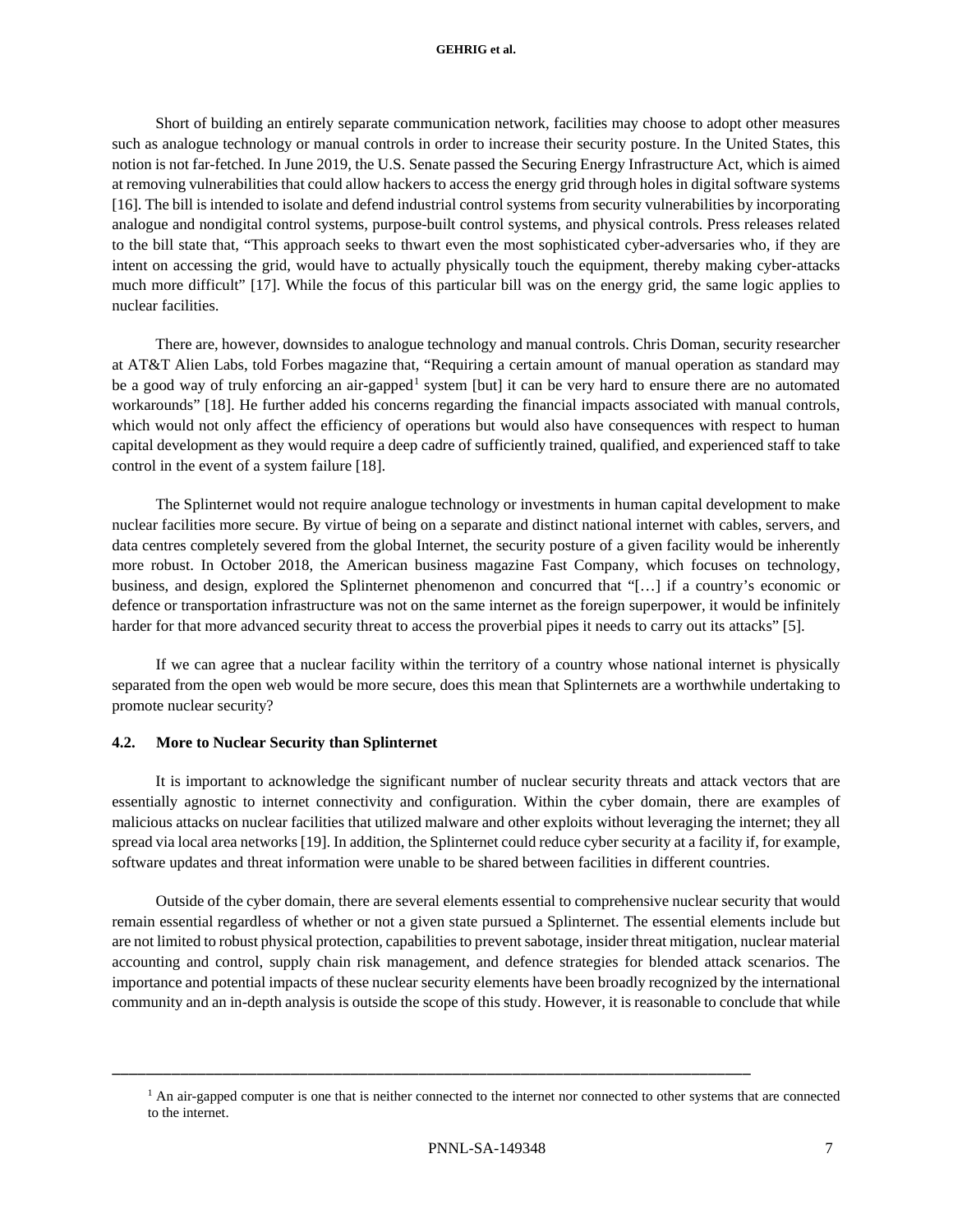a national internet that is physically separated from the open web would make a nuclear facility more secure from cyber-attacks, it would not be a remedy for the other myriad and complex risks necessary to secure nuclear facilities.

Not only is the Splinternet far from a panacea, the very phenomenon has broader implications beyond nuclear security and presents challenges to some of the fundamental underpinnings of the non-proliferation regime.

### **4.3. Treaty Verification**

The Comprehensive Nuclear Test Ban Treaty (CTBT) is a multilateral treaty that bans all nuclear explosions, for both civilian and military purposes, in all environments, on the Earth's surface, in the atmosphere, underwater, and underground. As part of the CTBT verification regime, the International Monitoring System (IMS) is used around the world to detect signs of nuclear explosions by using seismic, hydroacoustic, infrasound, and radionuclide monitoring capabilities. With over 325 facilities globally, IMS stations depend on a well-functioning communication system for the timely, reliable, and accurate transmission of data in near-real time to the International Data Centre in Vienna where data are processed and analysed.

Understanding the volume of data being transmitted helps underscore why worldwide connectivity is so fundamental to the CTBT verification regime. According to the CTBT Organization, "…35 gigabytes of data are being transmitted every single day, either coming from monitoring stations or being sent to Member State national data centres" [20].

Although satellite-based communication is used for the bulk of data transmission, the CTBT verification regime also utilizes VPN technology that makes use of public telecommunication infrastructure, like the internet, to connect outside users to an organization's network. Several IMS stations rely on VPNs to communicate out of necessity, as the satellite-based structure is not feasible in their remote locations. Without confidence that data will be transmitted securely and reliably through a complex network of land-based and satellite connections, the international community's trust and confidence in the global commitment to ban nuclear explosion testing will be significantly undermined.

Should the Splinternet phenomenon lead to nationally managed and fractured internets that communicate (or do not) using diverse protocols and standards, it could inhibit or prevent the secure and timely transmission of detailed IMS data that enables Member States to assume their rights and fulfil their responsibilities under the CTBT.

## **4.4. International Safeguards**

Due to the evolving nature of cyber threats, as well as the increasing level of sophistication of safeguards processes and procedures, the international safeguards regime is increasingly interconnected and thus vulnerable to disruption and manipulation from computer-based security threats. Given this interconnectivity, when it comes to the Splinternet, potential disruption to the safeguards regime exists not only because of the instrumentation at nuclear facilities, but also because of impacts the Splinternet would have on the collection and transmission of safeguards information, which is essential for Member States to provide assurances to the IAEA and to one another about their nuclear material and nuclear programs.

# *4.4.1. Instrumentation*

The IAEA relies heavily on the ability to transmit data from unattended monitoring and surveillance systems installed in nuclear facilities back to their headquarters in Vienna or to their field offices in Tokyo or Toronto. These systems are comprised of video cameras, radiation detectors, sensors, and seals, all of which provide information to the IAEA and thus assurances to the international community regarding activities at safeguarded facilities. As of 2016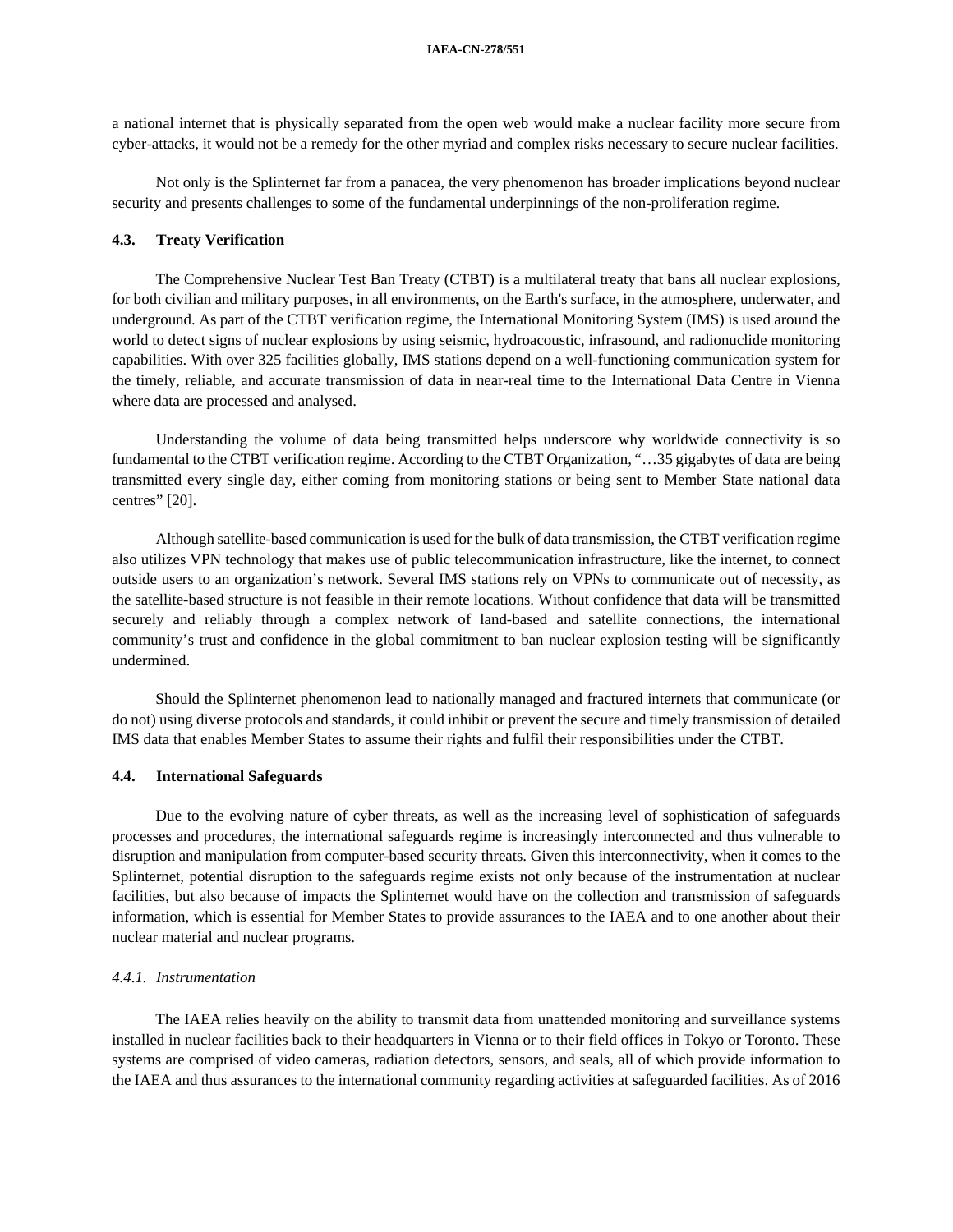there were over a million pieces of encrypted safeguards data collected by over 1,400 surveillance cameras and 400 radiation or other sensors installed around the world [21].

The cost of physical inspections and equipment maintenance of this monitoring and surveillance equipment is significant, so by accessing these systems remotely to perform maintenance such as software upgrades and configuration settings, the IAEA saves costs and gains efficiencies. This is an appealing option to a budget-constrained agency. To be sure, unattended and remote monitoring remains one of the most efficient ways to provide up to date safeguards information for evaluation by inspectors while maintaining state of health status on the equipment. At the same time, remote access increases the potential opportunity for someone to hack into these systems, placing the authentication of the data and configurations of these systems at risk.

# *4.4.2. Safeguards Information*

Beyond data transmission from equipment, the Splinternet could pose further complications to the safeguards regime with respect to Member State reporting. There are several examples of safeguards information that is sent to the IAEA over the internet, including nuclear material accountancy data, Additional Protocol reporting, and inventory change reports. In each of these examples, the confidentiality, integrity, and availability of the information from Member States to the IAEA is supremely important. If the Splinternet phenomenon evolves to a point where safeguards data, whether from instrumentation or reporting requirements, needs to navigate a system of fractured, nationalized internets in order to be transmitted to the IAEA headquarters in Vienna, there could be significant technical challenges and political resistance. Without trust and confidence in the origin and integrity of the information used as the basis for drawing safeguards conclusions, there will not be trust and confidence in the overall safeguards regime.

# 5. CONCLUSIONS AND FUTURE CHALLENGES

The paper explored the emerging Splinternet phenomenon, analysed implications of this trend on nuclear security, and identified policy questions that present opportunities for future research. The key takeaways of this study are:

- There are indications that the internet is fracturing into smaller enclaves that are separated by national and geopolitical borders. This phenomenon has been referred to as the Splinternet.
- The impetus for the Splinternet varies from state to state, but broadly speaking, motivations can be summarized as economic, political, cultural, or some combination thereof.
- There are several notable examples of states that have implemented their own Splinternet or are considering such a move. This includes Western and non-Western states.
- The Splinternet phenomenon gains momentum from structural changes, technical measures, and regulatory actions that are instituted at the national or regional level.
- The Splinternet presents both positive and negative potential implications for nuclear security.

Questions for further research may include:

- Will the Splinternet lead to disparate efforts to monitor malware threats and, as a result, increase the severity of malware outbreaks or will distributed monitoring with an increased focus on national interests lead to positive outcomes?
- How will the international community maintain confidence in the non-proliferation regimes that depend on sending and receiving data from all corners of the globe if new protocols and information sharing arrangements have to be established?
- Will it be more difficult to provide robust configuration management across unique application domains?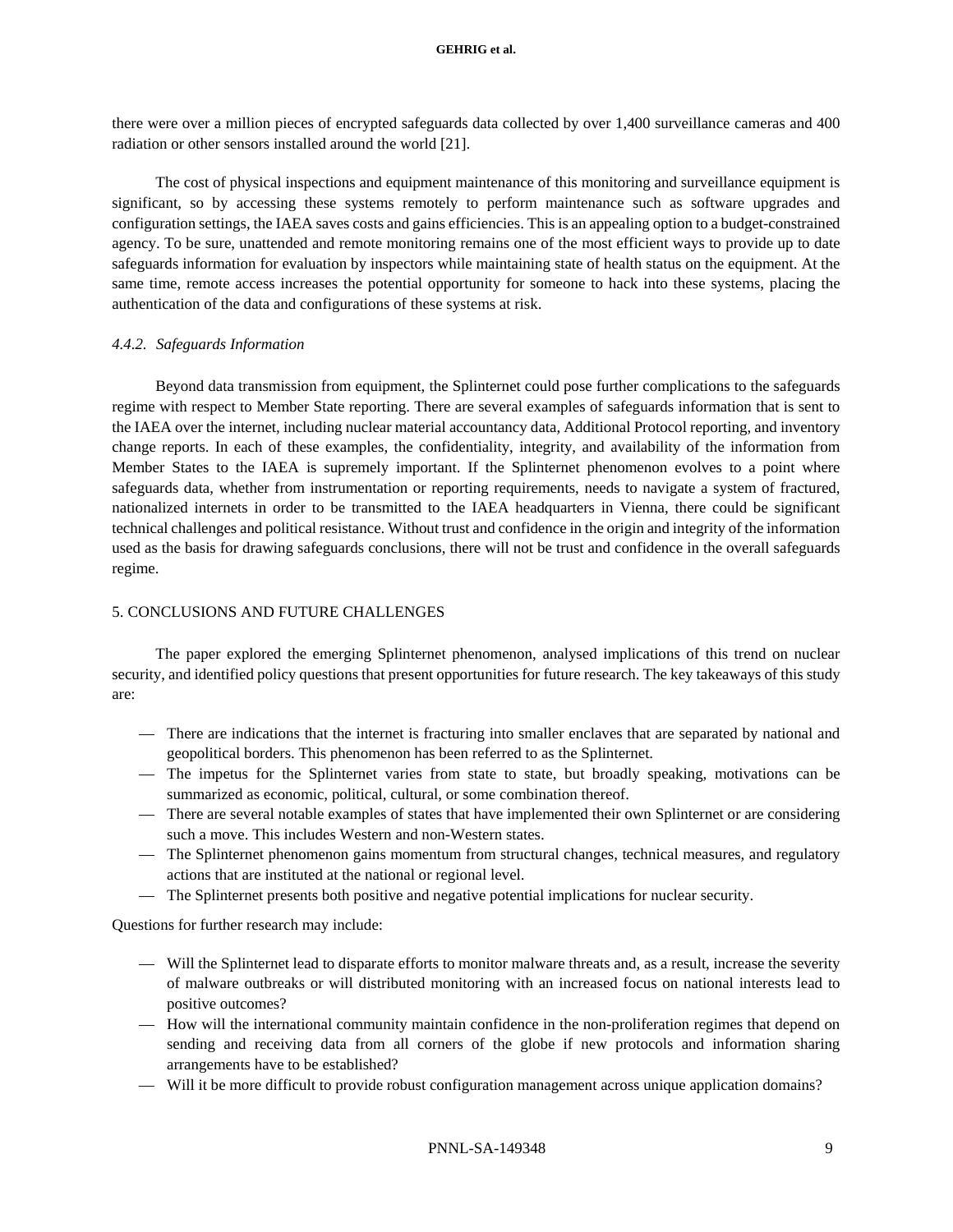— What are the safety and security implications for industrial control systems (PLCs and similar) if they become less standardized?

It is our hope that this study raises awareness about the Splinternet phenomenon and encourages additional research on its impacts for nuclear security. Depending on how the phenomenon continues to evolve, policy and technical solutions may be called for to ensure the world maintains confidence in the treaties, security measures, verification regimes, and institutions that comprise the international non-proliferation regime in the era of Splinternet.

# **REFERENCES**

- [1] SKYCOIN, Cyberbalkanization and the Future of the Internets, accessed 14 October 2019, [https:/medium.com/skycoin/cyberbalkanization-and-the-future-of-the-internets-f03f2b590c39.](https://medium.com/skycoin/cyberbalkanization-and-the-future-of-the-internets-f03f2b590c39)
- [2] DEFENSE ADVANCED RESEARCH PROJECTS AGENCY, Paving the Way to the Modern Internet, accessed 17 October 2019[, https:/www.darpa.mil/about-us/timeline/modern-internet.](https://www.darpa.mil/about-us/timeline/modern-internet)
- [3] UN NEWS, Nearly 47 Percent of Global Population Now Online UN Report," 2016, [https:/news.un.org/en/story/2016/09/539112-nearly-47-cent-global-population-now-online-un-report.](https://news.un.org/en/story/2016/09/539112-nearly-47-cent-global-population-now-online-un-report)
- [4] HATHAWAY, M.E., Connected Choices: How the Internet Is Challenging Sovereign Decisions," American Foreign Policy Interests, Volume 36, Number 5, 2014.
- [5] [GROTHAUS,](https://www.fastcompany.com/user/michael-grothaus) M., Get Ready for the Splinternet: The web might not be worldwide much longer, Fast Company, 2018, [https:/www.fastcompany.com/90229453/get-ready-for-the-splinternet-the-web-might-not](https://www.fastcompany.com/90229453/get-ready-for-the-splinternet-the-web-might-not-be-worldwide-much-longer)[be-worldwide-much-longer.](https://www.fastcompany.com/90229453/get-ready-for-the-splinternet-the-web-might-not-be-worldwide-much-longer)
- [6] SHERMAN, J., Russia and Iran Plan to Fundamentally Isolate the Internet, Wired, 2019, [https:/www.wired.com/story/russia-and-iran-plan-to-fundamentally-isolate-the-internet/.](https://www.wired.com/story/russia-and-iran-plan-to-fundamentally-isolate-the-internet/)
- [7] RHOADS, C., FASSIHI, F., Iran Vows to Unplug Internet, Wall Street Journal, 2011, [https:/www.wsj.com/articles/SB10001424052748704889404576277391449002016.](https://www.wsj.com/articles/SB10001424052748704889404576277391449002016)
- [8] [SATARIANO,](https://www.nytimes.com/by/adam-satariano) A., Google is Fined \$57 Million under Europe's Data Privacy Law, New York Times, 2019, [https:/www.nytimes.com/2019/01/21/technology/google-europe-gdpr-fine.html.](https://www.nytimes.com/2019/01/21/technology/google-europe-gdpr-fine.html)
- [9] COREN, M.J., What will happen now that net neutrality is gone? We asked the experts. Quartz, 2017, [https:/qz.com/1158328/what-will-happen-now-that-net-neutrality-is-gone-we-asked-the-experts/.](https://qz.com/1158328/what-will-happen-now-that-net-neutrality-is-gone-we-asked-the-experts/)
- [10]MCGOOGAN, C., North Korea's Internet Revealed to Have Just 28 Websites, The Telegraph, 2016, [https:/www.telegraph.co.uk/technology/2016/09/21/north-koreas-internet-revealed-to-have-just-28](https://www.telegraph.co.uk/technology/2016/09/21/north-koreas-internet-revealed-to-have-just-28-websites/) [websites/.](https://www.telegraph.co.uk/technology/2016/09/21/north-koreas-internet-revealed-to-have-just-28-websites/)
- [11[\]VOLODZKO,](https://www.forbes.com/sites/davidvolodzko/) D., Is South Korea Sliding Toward Digital Dictatorship? Forbes, 2019, [https:/www.forbes.com/sites/davidvolodzko/2019/02/25/is-south-korea-sliding-toward-digital](https://www.forbes.com/sites/davidvolodzko/2019/02/25/is-south-korea-sliding-toward-digital-dictatorship/#29dd77f3648e)[dictatorship/#29dd77f3648e.](https://www.forbes.com/sites/davidvolodzko/2019/02/25/is-south-korea-sliding-toward-digital-dictatorship/#29dd77f3648e)
- [12] FREEDOM HOUSE, Freedom on the Net, accessed 14 October 2019, [https:/freedomhouse.org/report/freedom-net/freedom-net-2018.](https://freedomhouse.org/report/freedom-net/freedom-net-2018)
- [13]INTERNATIONAL ATOMIC ENERGY AGENCY, Computer Security Techniques for Nuclear Facilities, Draft Technical Guidance, pg. 26, IAEA NST-047, Vienna, Austria, 2017.
- [14]INTERNATIONAL ATOMIC ENERGY AGENCY, Conducting Computer Security Assessments at Nuclear Facilities, IAEA TDL-006, Vienna, Austria, 2016.
- [15]NATIONAL INFRASTRUCTURE ADVISORY COUNCIL, Securing Cyber Assets: Addressing Urgent Cyber Threats to Critical Infrastructure, 2017[, https:/www.dhs.gov/sites/default/files/publications/niac](https://www.dhs.gov/sites/default/files/publications/niac-cyber-study-draft-report-08-15-17-508.pdf)[cyber-study-draft-report-08-15-17-508.pdf.](https://www.dhs.gov/sites/default/files/publications/niac-cyber-study-draft-report-08-15-17-508.pdf)
- [16]U.S. CONGRESS, Securing Energy Infrastructure Act (S 174, 116th Congress), 2019, https:/www.congress.*gov*[/116/bills/s174/BILLS-116s174rs.pdf.](https://www.congress.gov/116/bills/s174/BILLS-116s174rs.pdf)
- [17]U.S. SENATOR ANGUS KING, Senate Passes King Bill Protecting Energy Grid from cyber-attacks, 2019, [https:/www.king.senate.gov/newsroom/press-releases/senate-passes-king-bill-protecting-energy-grid](https://www.king.senate.gov/newsroom/press-releases/senate-passes-king-bill-protecting-energy-grid-from-cyber-attacks)[from-cyber-attacks.](https://www.king.senate.gov/newsroom/press-releases/senate-passes-king-bill-protecting-energy-grid-from-cyber-attacks)